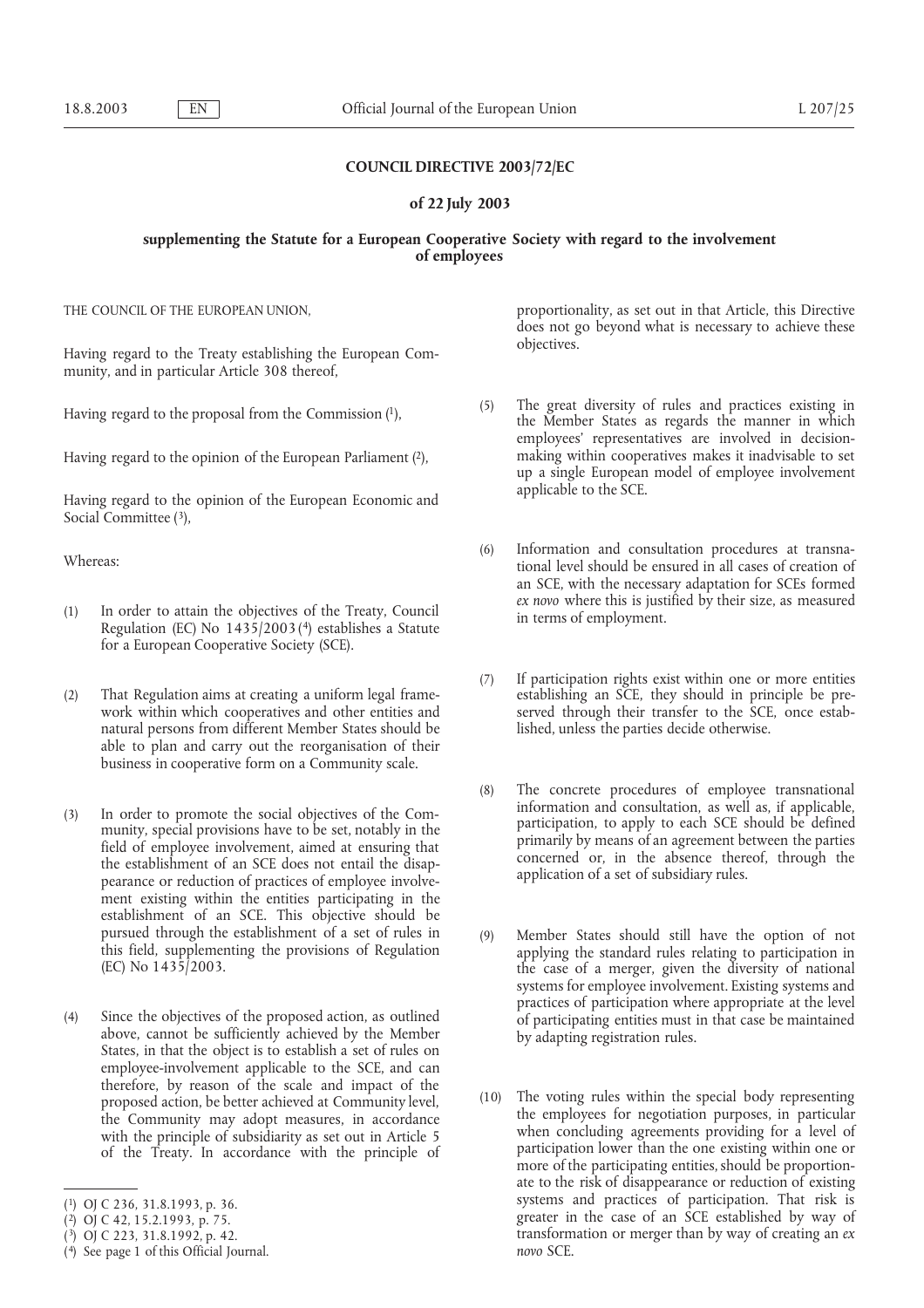- (11) In the absence of an agreement subsequent to the negotiation between employees' representatives and the competent organs of the participating entities, provision should be made for certain standard rules to apply to the SCE, once it is established. These standard rules should ensure effective practices of transnational information and consultation of employees, as well as their participation in the relevant organs of the SCE if such participation existed before its establishment within the participating entities.
- (12) When application of the abovementioned procedures to the entities participating in the *ex novo* SCE cannot be justified because of their small size as measured in terms of employment, the SCE should be subject to the national rules on the involvement of employees in force in the Member State where it establishes its registered office, or in the Member States where it has subsidiaries or establishments. This should be without prejudice to the obligation placed on an SCE already established to implement these procedures if a significant number of employees so requests.
- (13) Specific provisions should apply to employee participation in general meetings, in so far as national laws so allow. The application of these provisions does not preclude the application of other forms of participation, as provided for in this Directive.
- (14) Member States should ensure through appropriate provisions that, in the case of structural changes following the creation of an SCE, the arrangements for the involvement of employees can, where appropriate, be renegotiated.
- (15) Provision should be made for the employees' representatives acting within the framework of this Directive to enjoy, when exercising their functions, the same protection and guarantees as those provided for employees' representatives by the legislation and/or practice of the country of employment. They should not be subject to any discrimination, including harassment, as a result of the lawful exercise of their activities and should enjoy adequate protection as regards dismissal and other sanctions.
- (16) The confidentiality of sensitive information should be preserved even after the expiry of the terms of office of the employees' representatives, and provision should be made to allow the competent organ of the SCE to withhold information which would seriously harm, if subject to public disclosure, the functioning of the SCE.
- (17) Where an SCE and its subsidiaries and establishments are subject to Council Directive 94/45/EC of 22 September 1994 on the establishment of a European Works Council or a procedure in Community-scale undertakings and Community-scale groups of undertakings for the purposes of informing and consulting employees (1), the provisions of that Directive and the provisions transposing it into national legislation should not apply to it nor to its subsidiaries and establishments, unless the special negotiating body decides not to open negotiations or to terminate negotiations already opened.
- (18) This Directive should not affect other existing rights regarding involvement and need not affect other existing representation structures, provided for by Community and national laws and practices.
- (19) Member States should take appropriate measures in the event of failure to comply with the obligations laid down in this Directive.
- (20) The Treaty has not provided the necessary powers for the Community to adopt this Directive, other than those provided for in Article 308.
- (21) It is a fundamental principle and stated aim of this Directive to secure employees' acquired rights as regards involvement in company decisions. Employee rights in force before the establishment of SCEs should provide the basis for employee rights of involvement in the SCE (the 'before and after' principle). Consequently, that approach should apply not only to the initial establishment of an SCE but also to structural changes in an existing SCE and to the entities affected by structural change processes. Therefore, where the registered office of an SCE is transferred from one Member State to another, at least the same level of employee involvement rights should continue to apply. Further, if the threshold concerning employee involvement is reached or exceeded after the registration of an SCE, these rights should apply in the same manner in which they would have applied, had the threshold been reached or exceeded before registration.

<sup>(</sup> 1) OJ L 254, 30.9.1994, p. 64. Directive as amended by Directive 97/74/EC (OJ L 10, 16.1.1998, p. 22).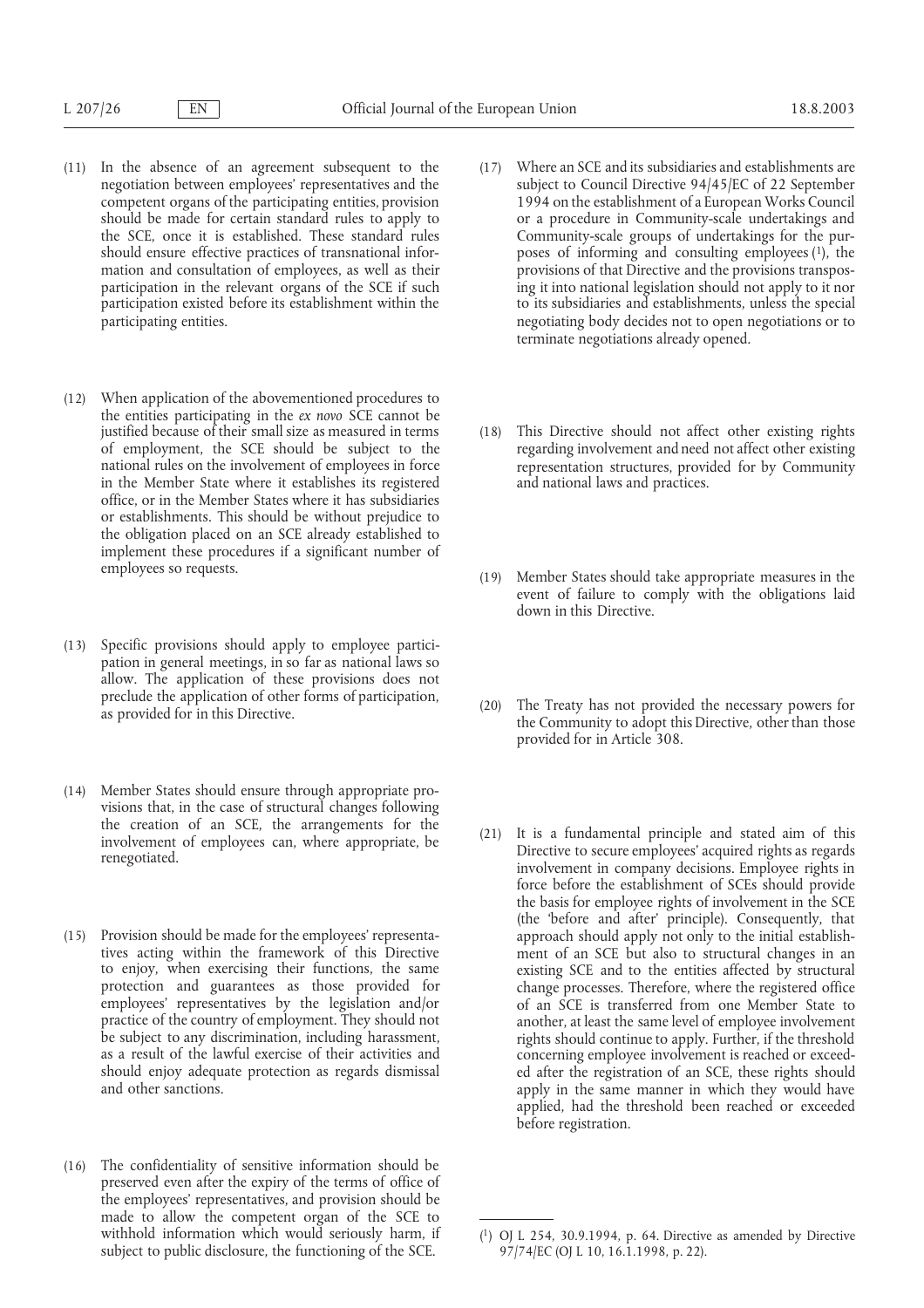- (22) Member States may provide that representatives of trade unions may be members of a special negotiating body regardless of whether they are employees of an entity participating in the establishment of an SCE. Member States should in this context in particular be able to introduce this right in cases where trade union representatives have the right to be members of, and to vote in, supervisory or administrative company organs in accordance with national legislation.
- (23) In several Member States, employee involvement and other areas of industrial relations are based on both national legislation and practice which in this context is understood also to cover collective agreements at various national, sectorial and/or company levels,

HAS ADOPTED THIS DIRECTIVE:

### SECTION I

# **GENERAL**

*Article 1*

# **Objective**

1. This Directive governs the involvement of employees in the affairs of European Cooperative Societies (hereinafter referred to as SCEs), as referred to in Regulation (EC) No 1435/2003.

2. To this end, arrangements for the involvement of employees shall be established in every SCE in accordance with the negotiating procedure referred to in Articles 3 to 6 or, under the circumstances specified in Articles 7 and 8, in accordance with the Annex.

#### *Article 2*

### **Definitions**

For the purposes of this Directive:

- (a) 'SCE' means any cooperative society established in accordance with Regulation (EC) No 1435/2003;
- (b) 'participating legal entities' means companies and firms within the meaning of the second paragraph of Article 48 of the Treaty, including cooperatives, as well as legal bodies formed under, and governed by, the law of a Member State, directly participating in the establishing of an SCE;
- (c) 'subsidiary' of a participating legal entity or of an SCE means an undertaking over which that legal entity or SCE exercises a dominant influence defined in accordance with Article 3(2) to (7) of Directive 94/45/EC;
- (d) 'concerned subsidiary or establishment' means a subsidiary or establishment of a participating legal entity which is proposed to become a subsidiary or establishment of the SCE upon its formation;
- (e) 'employees' representatives' means the employees' representatives provided for by national law and/or practice;
- (f) 'representative body' means the body representative of the employees set up by the agreements referred to in Article 4 or in accordance with the provisions of the Annex, with the purpose of informing and consulting the employees of an SCE and its subsidiaries and establishments situated in the Community and, where applicable, of exercising participation rights in relation to the SCE;
- (g) 'special negotiating body' means the body established in accordance with Article 3 to negotiate with the competent organ of the participating legal entities regarding the establishment of arrangements for the involvement of employees within the SCE;
- (h) 'involvement of employees' means any mechanism, including information, consultation and participation, through which employees' representatives may exercise an influence on decisions to be taken within an undertaking;
- (i) 'information' means the informing of the body representative of the employees and/or the employees' representatives by the competent organ of the SCE on questions which concern the SCE itself and any of its subsidiaries or establishments situated in another Member State or which exceed the powers of the decision-making organs in a single Member State at a time, in a manner and with a content which allows the employees' representatives to undertake an in-depth assessment of the possible impact and, where appropriate, prepare consultations with the competent organ of the SCE;
- (j) 'consultation' means the establishment of dialogue and exchange of views between the body representative of the employees and/or the employees' representatives and the competent organ of the SCE, at a time, in a manner and with a content which allows the employees' representatives, on the basis of information provided, to express an opinion on measures envisaged by the competent organ which may be taken into account in the decision-making process within the SCE;
- (k) 'participation' means the influence of the body representative of the employees and/or the employees' representatives in the affairs of a legal entity by way of:
	- the right to elect or appoint some of the members of the legal entity's supervisory or administrative organ, or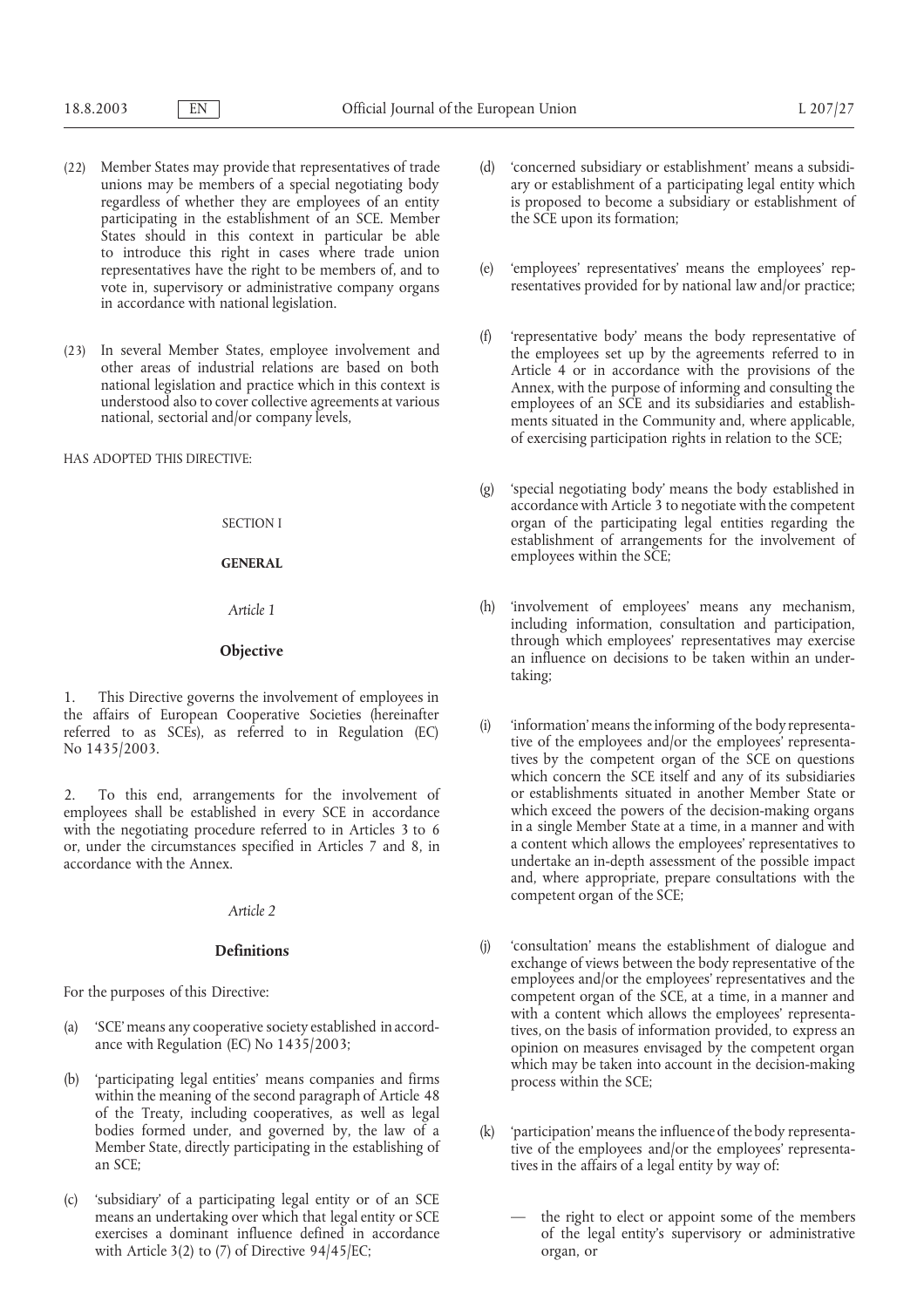— the right to recommend and/or oppose the appointment of some or all of the members of the legal entity's supervisory or administrative organ.

#### SECTION II

### **NEGOTIATING PROCEDURE APPLICABLE TO SCEs ESTAB-LISHED BY AT LEAST TWO LEGAL ENTITIES OR BY TRANS-FORMATION**

*Article 3*

#### **Creation of a special negotiating body**

1. Where the management or administrative organs of participating legal entities draw up a plan for the establishment of an SCE, they shall as soon as possible take the necessary steps, including providing information on the identity of the participating legal entities and subsidiaries or establishments, as well as the number of their employees, to start negotiations with the representatives of the legal entities' employees on arrangements for the involvement of employees in the SCE.

2. For this purpose, a special negotiating body representative of the employees of the participating legal entities and concerned subsidiaries or establishments shall be created in accordance with the following provisions:

- (a) in electing or appointing members of the special negotiating body, it shall be ensured:
	- (i) that such members are elected or appointed in proportion to the number of employees employed in each Member State by the participating legal entities and concerned subsidiaries or establishments, by allocating in respect of a Member State one seat per each portion of employees employed in that Member State which equals 10 %, or a fraction thereof, of the number of employees employed in all the Member States taken together;
	- (ii) that in the case of an SCE formed by way of merger, there are such further additional members from each Member State as may be necessary in order to ensure that the special negotiating body includes at least one member representing each participating cooperative which is registered and has employees in that Member State and which it is proposed will cease to exist as a separate legal entity following the registration of the SCE, insofar as:
		- the number of such additional members does not exceed 20 % of the number of members designated by virtue of point (i); and

the composition of the special negotiating body does not entail a double representation of the employees concerned.

If the number of such cooperatives is higher than the number of additional seats available pursuant to the first subparagraph, these additional seats shall be allocated to cooperatives in different Member States by decreasing order of the number of employees they employ.

(b) Member States shall determine the method to be used for the election or appointment of the members of the special negotiating body who are to be elected or appointed in their territories. They shall take the necessary measures to ensure that, as far as possible, such members shall include at least one member representing each participating legal entity which has employees in the Member State concerned. Such measures must not increase the overall number of members. The methods used to nominate, appoint or elect employee representatives should seek to promote gender balance.

Member States may provide that such members may include representatives of trade unions whether or not they are employees of a participating legal entity or concerned subsidiary or establishment.

Without prejudice to national legislation and/or practice laying down thresholds for the establishing of a representative body, Member States shall provide that employees in undertakings or establishments in which there are no employees' representatives through no fault of their own have the right to elect or appoint members of the special negotiating body.

3. The special negotiating body and the competent organs of the participating legal entities shall determine, by written agreement, arrangements for the involvement of employees within the SCE.

To this end, the competent organs of the participating legal entities shall inform the special negotiating body of the plan and the actual process of establishing the SCE, up to its registration.

4. Subject to paragraph 6, the special negotiating body shall take decisions by an absolute majority of its members, provided that such a majority also represents an absolute majority of the employees. Each member shall have one vote. However, should the result of the negotiations lead to a reduction of participation rights, the majority required for a decision to approve such an agreement shall be the votes of two thirds of the members of the special negotiating body representing at least two thirds of the employees, including the votes of members representing employees employed in at least two Member States,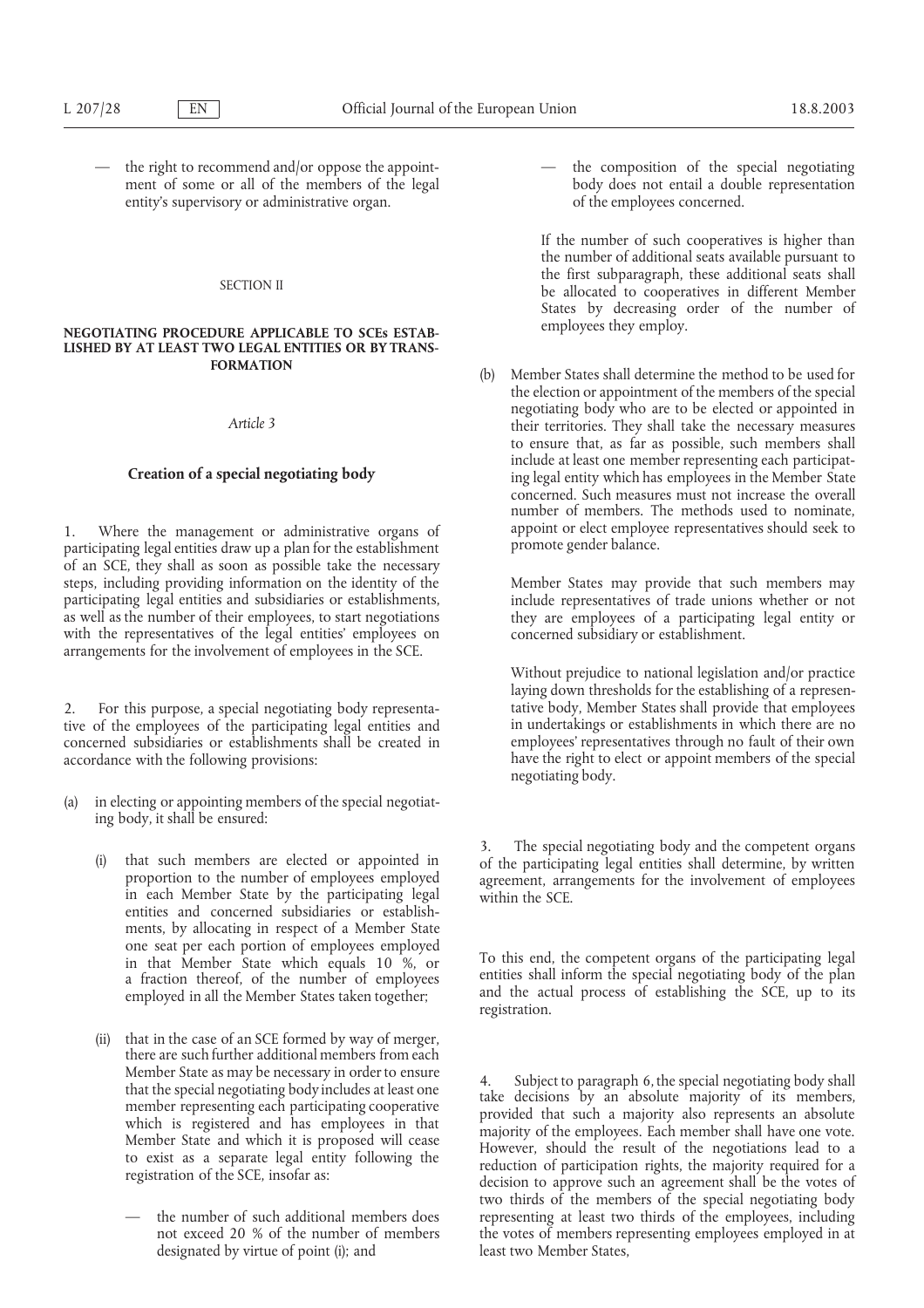- in the case of an SCE to be established by way of merger, if participation covers at least 25 % of the overall number of employees of the participating cooperatives, or
- in the case of an SCE to be established by any other way, if participation covers at least 50 % of the overall number of employees of the participating legal entities.

Reduction of participation rights means a proportion of members of the organs of the SCE within the meaning of Article 2(k), which is lower than the highest proportion existing within the participating legal entities.

5. For the purpose of the negotiations, the special negotiating body may request experts of its choice, for example representatives of appropriate Community level trade union organisations, to assist it with its work. Such experts may be present at negotiation meetings in an advisory capacity at the request of the special negotiating body, where appropriate to promote coherence and consistency at Community level. The special negotiating body may decide to inform the representatives of appropriate external organisations, including trade unions, of the start of the negotiations.

6. The special negotiating body may decide by the majority set out in the second subparagraph not to open negotiations or to terminate negotiations already opened, and to rely on the rules on information and consultation of employees in force in the Member States where the SCE has employees. Such a decision shall stop the procedure to conclude the agreement referred to in Article 4. Where such a decision has been taken, none of the provisions of the Annex shall apply.

The majority required to decide not to open or to terminate negotiations shall be the votes of two thirds of the members representing at least two thirds of the employees, including the votes of members representing employees employed in at least two Member States.

In the case of an SCE established by way of transformation, this paragraph shall not apply if there is participation in the cooperative to be transformed.

The special negotiating body shall be reconvened at the written request of at least 10 % of the employees of the SCE, its subsidiaries and establishments, or their representatives, at the earliest two years after the abovementioned decision, unless the parties agree to negotiations being reopened sooner. If the special negotiating body decides to reopen negotiations with the management but no agreement is reached as a result of those negotiations, none of the provisions of the Annex shall apply.

7. Any expenses relating to the functioning of the special negotiating body and, in general, to negotiations shall be borne by the participating legal entities so as to enable the special negotiating body to carry out its task in an appropriate manner.

In compliance with this principle, Member States may lay down budgetary rules regarding the operation of the special negotiating body. They may in particular limit the funding to cover one expert only.

#### *Article 4*

# **Content of the agreement**

1. The competent organs of the participating legal entities and the special negotiating body shall negotiate in a spirit of cooperation with a view to reaching an agreement on arrangements for the involvement of the employees within the SCE.

2. Without prejudice to the autonomy of the parties, and subject to paragraph 4, the agreement referred to in paragraph 1 between the competent organs of the participating legal entities and the special negotiating body shall specify:

- (a) the scope of the agreement;
- (b) the composition, number of members and allocation of seats on the representative body which will be the discussion partner of the competent organ of the SCE in connection with arrangements for the information and consultation of the employees of the SCE and its subsidiaries and establishments;
- (c) the functions and the procedure for the information and consultation of the representative body;
- (d) the frequency of meetings of the representative body;
- (e) the financial and material resources to be allocated to the representative body;
- (f) if, during negotiations, the parties decide to establish one or more information and consultation procedures instead of a representative body, the arrangements for implementing those procedures;
- (g) if, during negotiations, the parties decide to establish arrangements for participation, the substance of those arrangements including (if applicable) the number of members in the SCE's administrative or supervisory body which the employees will be entitled to elect, appoint, recommend or oppose, the procedures as to how these members may be elected, appointed, recommended or opposed by the employees, and their rights;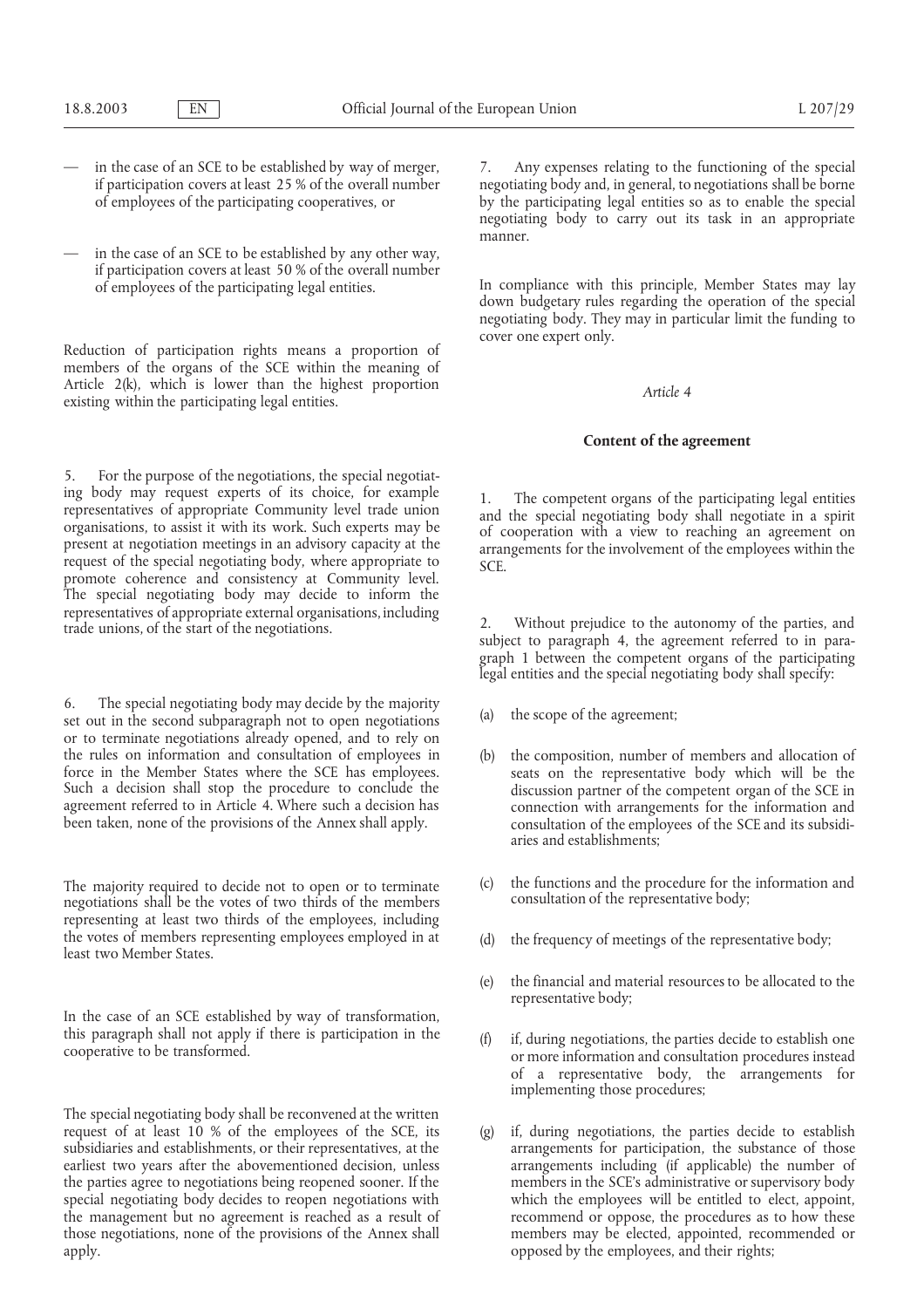(h) the date of entry into force of the agreement and its duration, cases where the agreement should be renegotiated and the procedure for its renegotiation, including, where appropriate, in the event of structural changes in the SCE and its subsidiaries and establishments which occur after the creation of the SCE.

3. The agreement shall not, unless provision is made otherwise therein, be subject to the standard rules referred to in the Annex.

4. Without prejudice to Article 15(3)(a), in the case of an SCE established by means of transformation, the agreement shall provide for at least the same level of all elements of employee involvement as the ones existing within the cooperative to be transformed into an SCE.

5. The agreement may specify the arrangements for the entitlement of employees to participate in the general meetings or in the section or sectorial meetings in accordance with Article 9 of this Directive and Article 59(4) of Regulation (EC) No 1435/2003.

## *Article 5*

### **Duration of negotiations**

1. Negotiations shall commence as soon as the special negotiating body is established and may continue for six months thereafter.

2. The parties may decide, by joint agreement, to extend negotiations beyond the period referred to in paragraph 1, up to a total of one year from the establishment of the special negotiating body.

### *Article 6*

### **Legislation applicable to the negotiation procedure**

Except where otherwise provided in this Directive, the legislation applicable to the negotiation procedure provided for in Articles 3, 4 and 5 shall be the legislation of the Member State in which the registered office of the SCE is to be situated.

*Article 7*

### **Standard rules**

1. In order to achieve the objective described in Article 1, Member States shall lay down standard rules on employee involvement which must satisfy the provisions set out in the Annex.

The standard rules as laid down by the legislation of the Member State in which the registered office of the SCE is to be situated shall apply from the date of the registration of the SCE where either:

- (a) the parties so agree; or
- (b) by the deadline laid down in Article 5, no agreement has been concluded, and:
	- the competent organ of each of the participating legal entities decides to accept the application of the standard rules in relation to the SCE and so to continue with its registration of the SCE, and
	- the special negotiating body has not taken the decision provided in Article 3(6).

2. Moreover, the standard rules fixed by the national legislation of the Member State of registration in accordance with part 3 of the Annex shall apply only:

- (a) in the case of an SCE established by transformation, if the rules of a Member State relating to employee participation in the administrative or supervisory body applied to a cooperative transformed into an SCE;
- (b) in the case of an SCE established by merger:
	- if, before registration of the SCE, one or more forms of participation applied in one or more of the participating cooperatives covering at least 25 % of the total number of employees employed by them, or
	- if, before registration of the SCE, one or more forms of participation applied in one or more of the participating cooperatives covering less than 25 % of the total number of employees employed by them and if the special negotiating body so decides;
- (c) in the case of an SCE established by any other way;
	- if, before registration of the SCE, one or more forms of participation applied in one or more of the participating legal entities covering at least 50 % of the total number of employees employed by them; or
	- if, before registration of the SCE, one or more forms of participation applied in one or more of the participating legal entities covering less than 50 % of the total number of employees employed by them and if the special negotiating body so decides.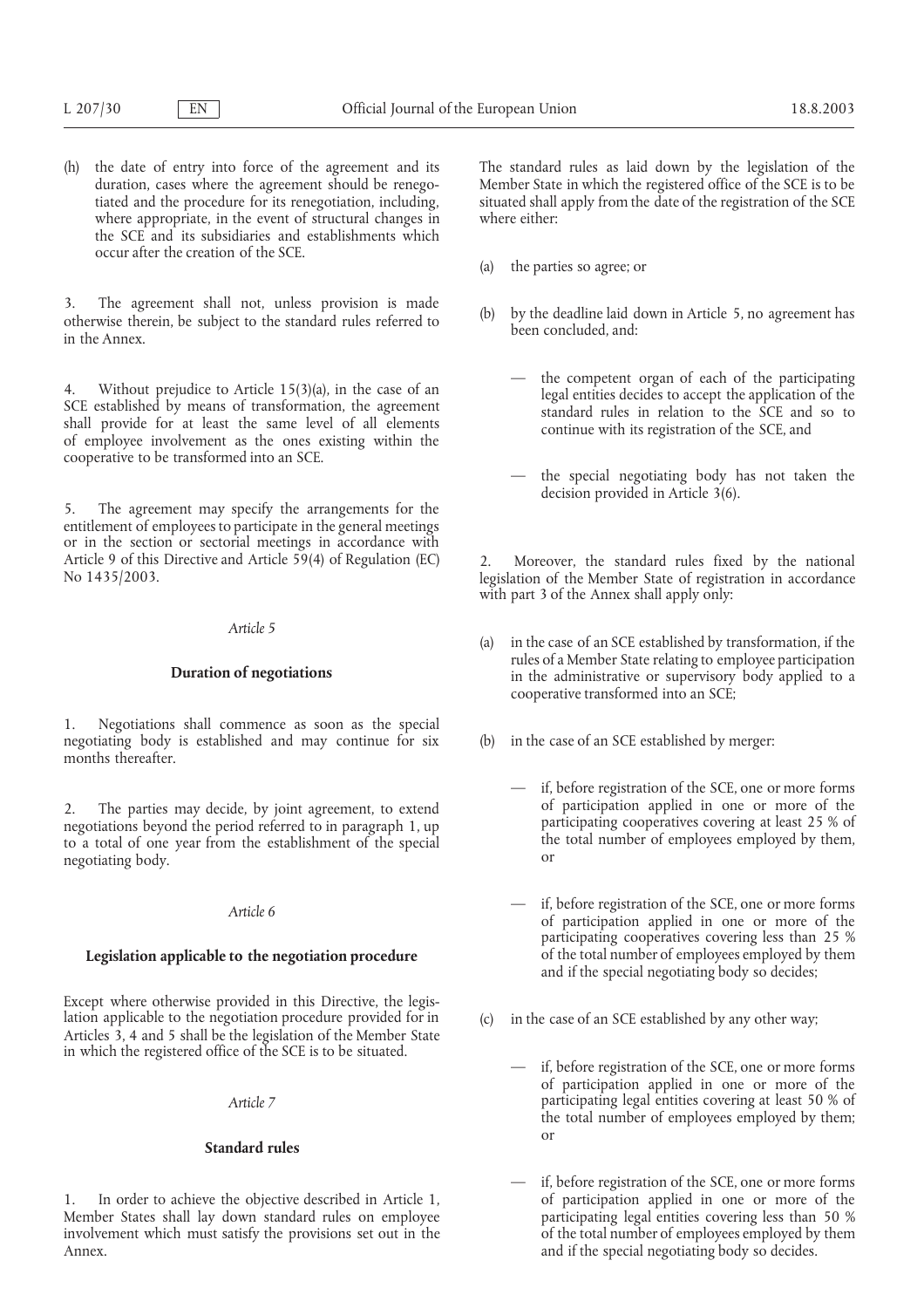If there was more than one form of participation within the various participating legal entities, the special negotiating body shall decide which of those forms must be established in the SCE. Member States may fix the rules which are applicable in the absence of any decision on the matter for an SCE registered in their territory. The special negotiating body shall inform the competent organs of the participating legal entities of any decisions taken pursuant to this paragraph.

3. Member States may lay down that the standard rules referred to in Part 3 of the Annex shall not apply in the case provided for in paragraph 2(b).

#### SECTION III

### **RULES APPLICABLE TO SCEs ESTABLISHED EXCLUSIVELY BY NATURAL PERSONS OR BY A SINGLE LEGAL ENTITY AND NATURAL PERSONS**

### *Article 8*

1. In the case of an SCE established exclusively by natural persons or by a single legal entity and natural persons, which together employ at least 50 employees in at least two Member States, the provisions of Articles 3 to 7 shall apply.

2. In the case of an SCE established exclusively by natural persons or by a single legal entity and natural persons, which together employ fewer than 50 employees, or employ 50 or more employees in only one Member State, employee involvement shall be governed by the following:

- in the SCE itself, the provisions of the Member State of the SCE's registered office, which are applicable to other entities of the same type, shall apply,
- in its subsidiaries and establishments, the provisions of the Member State where they are situated, and which are applicable to other entities of the same type, shall apply.

In the case of transfer from one Member State to another of the registered office of an SCE governed by participation, at least the same level of employee participation rights shall continue to apply.

3. If, after the registration of an SCE referred to in paragraph 2, at least one third of the total number of employees of the SCE and its subsidiaries and establishments in at least two different Member States so requests, or if the total number of employees reaches or exceeds 50 employees in at least two Member States, the provisions of Articles 3 to 7 shall be applied, *mutatis mutandis*. In this case, the words 'participating legal entities' and 'concerned subsidiaries or establishments' shall be replaced by the words 'SCE' and 'subsidiaries or establishments of the SCE' respectively.

### SECTION IV

### **PARTICIPATION IN THE GENERAL MEETING OR SECTION OR SECTORIAL MEETING**

### *Article 9*

Subject to the limits laid down in Article 59(4) of Regulation  $(EC)$  No 1435/2003, the employees of the SCE and/or their representatives will be entitled to participate in the general meeting or, if it exists, in the section or sectorial meeting, with the right to vote, in the following circumstances:

- 1. when the parties so decide in the agreement referred to in Article 4, or
- 2. when a cooperative governed by such a system transforms itself into an SCE, or
- 3. when, in the case of an SCE established by means other than transformation, a participating cooperative was governed by such a system and:
	- (i) the parties cannot reach agreement, as referred to in Article 4, by the deadline laid down in Article 5; and
	- (ii) Article  $7(1)(b)$  and Part 3 of the Annex apply; and
	- (iii) the participating cooperative governed by such a system has the highest proportion of participation, within the meaning of Article 2(k), in force in the participating cooperatives concerned before registration of the SCE.

#### SECTION V

### **MISCELLANEOUS PROVISIONS**

#### *Article 10*

#### **Reservation and confidentiality**

1. Member States shall provide that members of the special negotiating body or the representative body, and experts who assist them, are not authorised to reveal any information which as been given to them in confidence.

The same shall apply to employees' representatives in the context of an information and consultation procedure.

This obligation shall continue to apply, wherever the persons referred to may be, even after the expiry of their terms of office.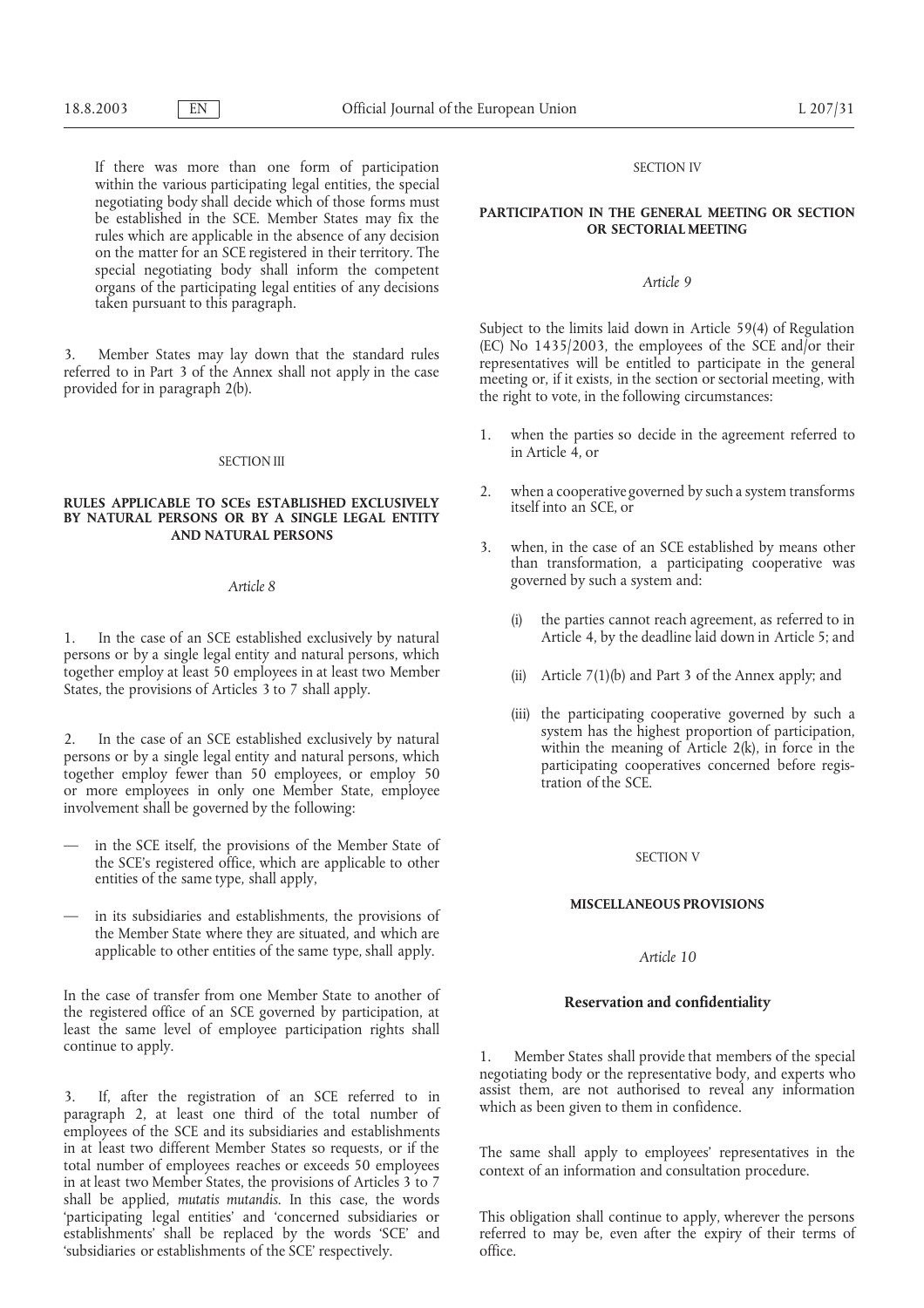2. Each Member State shall provide, in specific cases and under the conditions and limits laid down by national legislation, that the supervisory or administrative organ of an SCE or of a participating legal entity established in its territory is not obliged to transmit information where its nature is such that, according to objective criteria, to do so would seriously harm the functioning of the SCE (or, as the case may be, a participating legal entity) or its subsidiaries and establishments or would be prejudicial to them.

A Member State may make such dispensation subject to prior administrative or judicial authorisation.

3. Each Member State may lay down particular provisions for SCEs in its territory which pursue directly and essentially the aim of ideological guidance with respect to information and the expression of opinions, on condition that, on the date of adoption of this Directive, such provisions already exist in the national legislation.

4. In applying paragraphs 1, 2 and 3, Member States shall make provision for administrative or judicial appeal procedures which the employees' representatives may initiate when the supervisory or administrative organ of an SCE or of a participating legal entity demands confidentiality or does not give information.

Such procedures may include arrangements designed to protect the confidentiality of the information in question.

### *Article 11*

### **Operation of the representative body and procedure for the information and consultation of employees**

The competent organ of the SCE and the representative body shall work together in a spirit of cooperation with due regard for their reciprocal rights and obligations.

The same shall apply to cooperation between the supervisory or administrative organ of the SCE and the employees' representatives in conjunction with a procedure for the information and consultation of employees.

# *Article 12*

### **Protection of employees' representatives**

The members of the special negotiating body, the members of the representative body, any employees' representatives exercising functions under the information and consultation procedure and any employees' representatives in the supervisory or administrative organ of an SCE who are employees of the SCE, its subsidiaries or establishments or of a participating legal entity shall, in the exercise of their functions, enjoy the same protection and guarantees provided for employees' representatives by the national legislation and/or practice in force in their country of employment.

This shall apply in particular to attendance at meetings of the special negotiating body or representative body, any other meeting under the agreement referred to in Article  $4(2)(f)$  or any meeting of the administrative or supervisory organ, and to the payment of wages for members employed by a participating legal entity or the SCE or its subsidiaries or establishments during a period of absence necessary for the performance of their duties.

# *Article 13*

#### **Misuse of procedures**

Member States shall take appropriate measures in conformity with Community law with a view to preventing the misuse of an SCE for the purpose of depriving employees of rights to employee involvement or withholding such rights.

#### *Article 14*

### **Compliance with this Directive**

1. Each Member State shall ensure that the management of establishments of an SCE and the supervisory or administrative organs of subsidiaries and of participating legal entities which are situated within its territory and the employees' representatives or, as the case may be, the employees themselves abide by the obligations laid down by this Directive, regardless of whether or not the SCE has its registered office within its territory.

2. Member States shall provide for appropriate measures in the event of failure to comply with this Directive; in particular they shall ensure that administrative or legal procedures are available to enable the obligations deriving from this Directive to be enforced.

## *Article 15*

### **Link between this Directive and other provisions**

1. Where an SCE is a Community-scale undertaking or a controlling undertaking of a Community-scale group of undertakings within the meaning of Directive 94/45/EC or of Council Directive 97/74/EC of 15 December 1997 extending the said Directive to the United Kingdom (1), the provisions of these Directives and the provisions transposing them into national legislation shall not apply to them or to their subsidiaries.

However, where the special negotiating body decides in accordance with Article 3(6) not to open negotiations or to terminate negotiations already opened, Directive 94/45/EC or Directive 97/74/EC and the provisions transposing them into national legislation shall apply.

<sup>(1)</sup> OJ L 10, 16.1.1998, p. 22.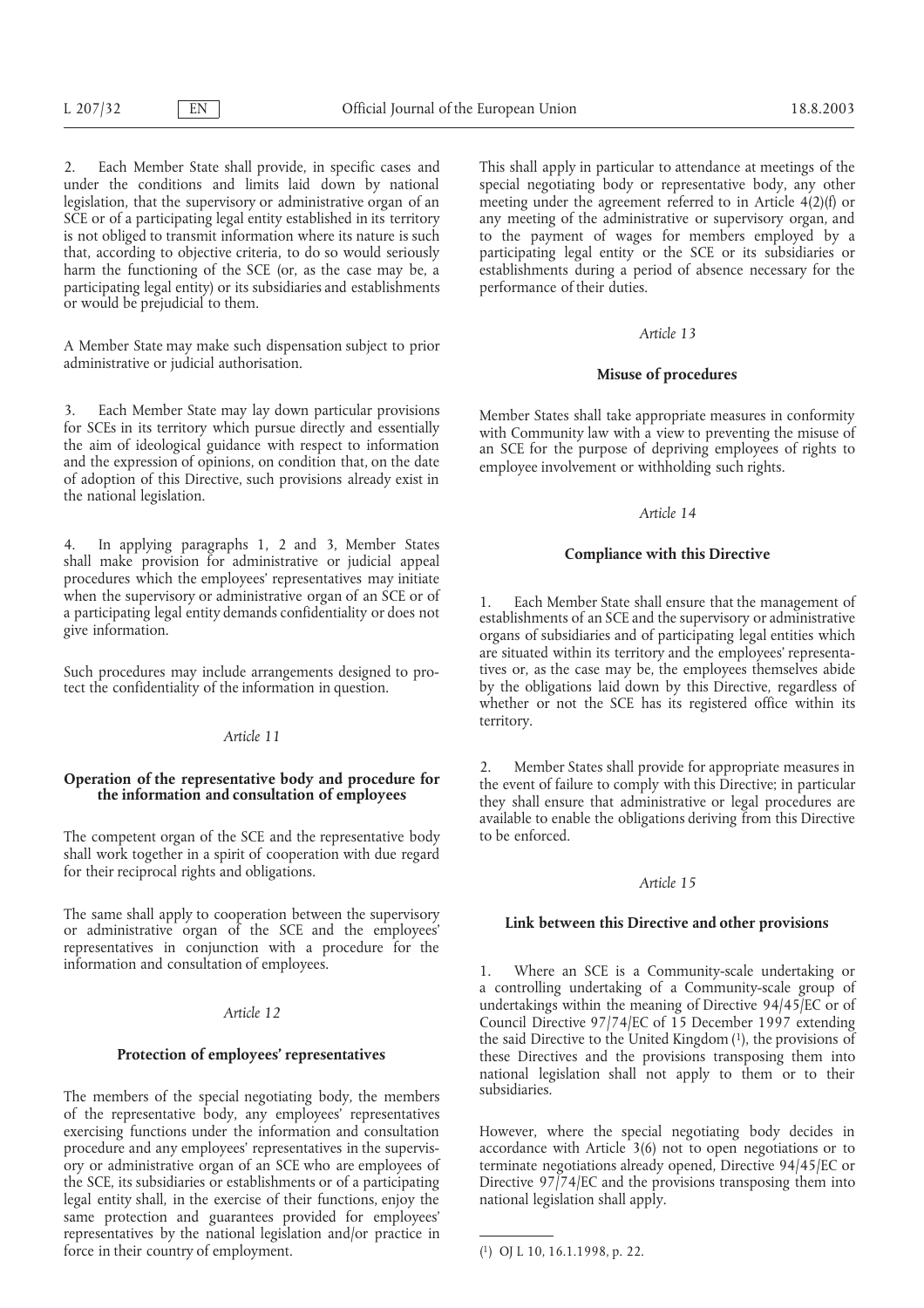2. Provisions on the participation of employees in company bodies provided for by national legislation and/or practice, other than those implementing this Directive, shall not apply to the SCEs to which Articles  $\tilde{3}$  to 7 apply.

3. This Directive shall not prejudice:

- (a) the existing rights to involvement of employees provided for by national legislation and/or practice in the Member States as enjoyed by employees of the SCE and its subsidiaries and establishments, other than participation in the bodies of the SCE;
- (b) the provisions on participation in the bodies laid down by national legislation and/or practice applicable to the subsidiaries of the SCE or to SCEs to which Articles 3 to 7 do not apply.

4. In order to preserve the rights referred to in paragraph 3, Member States may take the necessary measures to guarantee that the structures of employee representation in participating legal entities which will cease to exist as separate legal entities are maintained after the registration of the SCE.

### *Article 16*

#### **Final provisions**

1. Member States shall adopt the laws, regulations and administrative provisions necessary to comply with this Directive no later than 18 August 2006, or shall ensure by that date at the latest that management and labour introduce the required provisions by way of agreement, the Member States being obliged to take all necessary steps enabling them at all times to guarantee the results imposed by this Directive. They shall forthwith inform the Commission thereof.

2. When Member States adopt these measures, they shall contain a reference to this Directive or shall be accompanied by such reference on the occasion of their official publication. The methods of making such reference shall be laid down by the Member States.

### *Article 17*

### **Review by the Commission**

Not later than 18 August 2009, the Commission shall, in consultation with the Member States and with management and labour at Community level, review the application of applying this Directive, with a view to proposing suitable amendments to the Council where necessary.

#### *Article 18*

## **Entry into force**

This Directive shall enter into force on the date of its publication in the *Official Journal of the European Union*.

### *Article 19*

### **Addressees**

This Directive is addressed to the Member States.

Done at Brussels, 22 July 2003.

*For the Council The President* G. ALEMANNO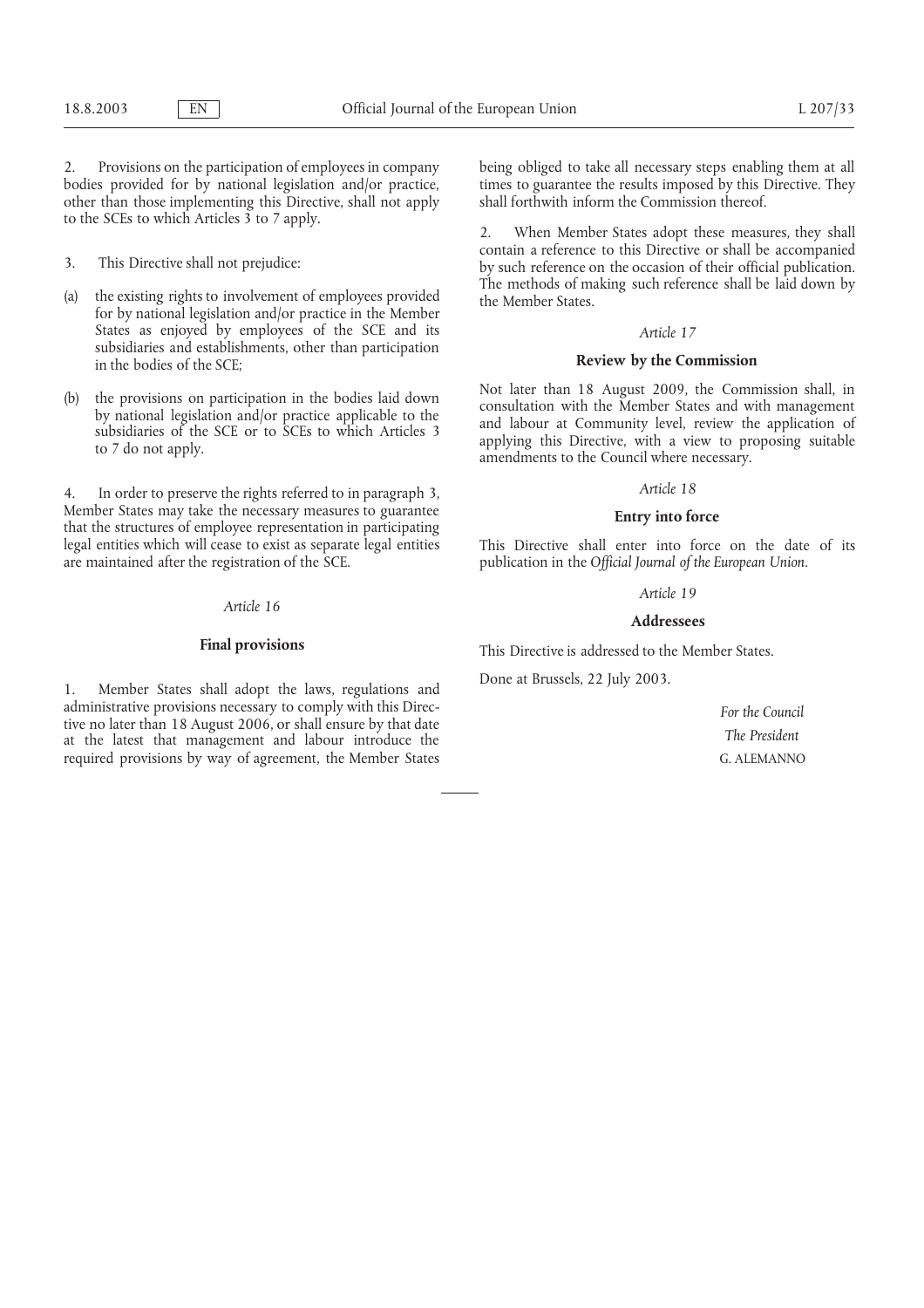### *ANNEX*

## **STANDARD RULES**

*(referred to in Articles 7 and 8)*

#### **Part 1: Composition of the body representative of the employees**

In order to achieve the objective described in Article 1, and in the cases referred to in Article 7, a representative body shall be set up in accordance with the following rules:

- (a) The representative body shall be composed of employees of the SCE and its subsidiaries and establishments elected or appointed from their number by the employees' representatives or, in the absence thereof, by the entire body of employees.
- (b) The election or appointment of members of the representative body shall be carried out in accordance with national legislation and/or practice.

Member States shall lay down rules to ensure that the number of members of, and allocation of seats on, the representative body shall be adapted to take account of changes occurring within the SCE and its subsidiaries and establishments. The methods used to nominate, appoint or elect employee representatives should seek to promote gender balance.

- (c) Where its size so warrants, the representative body shall elect a select committee from among its members, comprising at most three members.
- (d) The representative body shall adopt its rules of procedure.
- (e) The members of the representative body are elected or appointed in proportion to the number of employees employed in each Member State by the SCE and its subsidiaries or establishments, by allocating in respect of a Member State one seat per each portion of employees employed in that Member State which equals 10 %, or a fraction thereof, of the number of employees employed by them in all the Member States taken together.
- (f) The competent organ of the SCE shall be informed of the composition of the representative body.
- (g) Not later than four years after its establishment, the representative body shall examine whether to open negotiations for the conclusion of the agreement referred to in Articles 4 and 7 or to continue to apply the standard rules adopted in accordance with this Annex.

Article 3(4) to (7) and Articles 4, 5 and 6 shall apply, *mutatis mutandis*, if a decision has been taken to negotiate an agreement according to Article 4, in which case the term 'special negotiating body' shall be replaced by 'representative body'. Where, by the deadline by which the negotiations come to an end, no agreement has been concluded, the arrangements initially adopted in accordance with the standard rules shall continue to apply.

### **Part 2: Standard rules for information and consultation**

The competence and powers of the representative body set up in an SCE shall be governed by the following rules:

- (a) The competence of the representative body shall be limited to questions which concern the SCE itself and any of its subsidiaries or establishments situated in another Member State or which exceed the powers of the decision-making organs in a single Member State.
- (b) Without prejudice to meetings held pursuant to paragraph (c), the representative body shall have the right to be informed and consulted and, for that purpose, to meet with the competent organ of the SCE at least once a year, on the basis of regular reports drawn up by the competent organ, on the progress of the business of the SCE and its prospects. The local managements shall be informed accordingly.

The competent organ of the SCE shall provide the representative body with the agenda for meetings of the administrative, or, where appropriate, the management and supervisory organ, and with copies of all documents submitted to the general meeting of its members.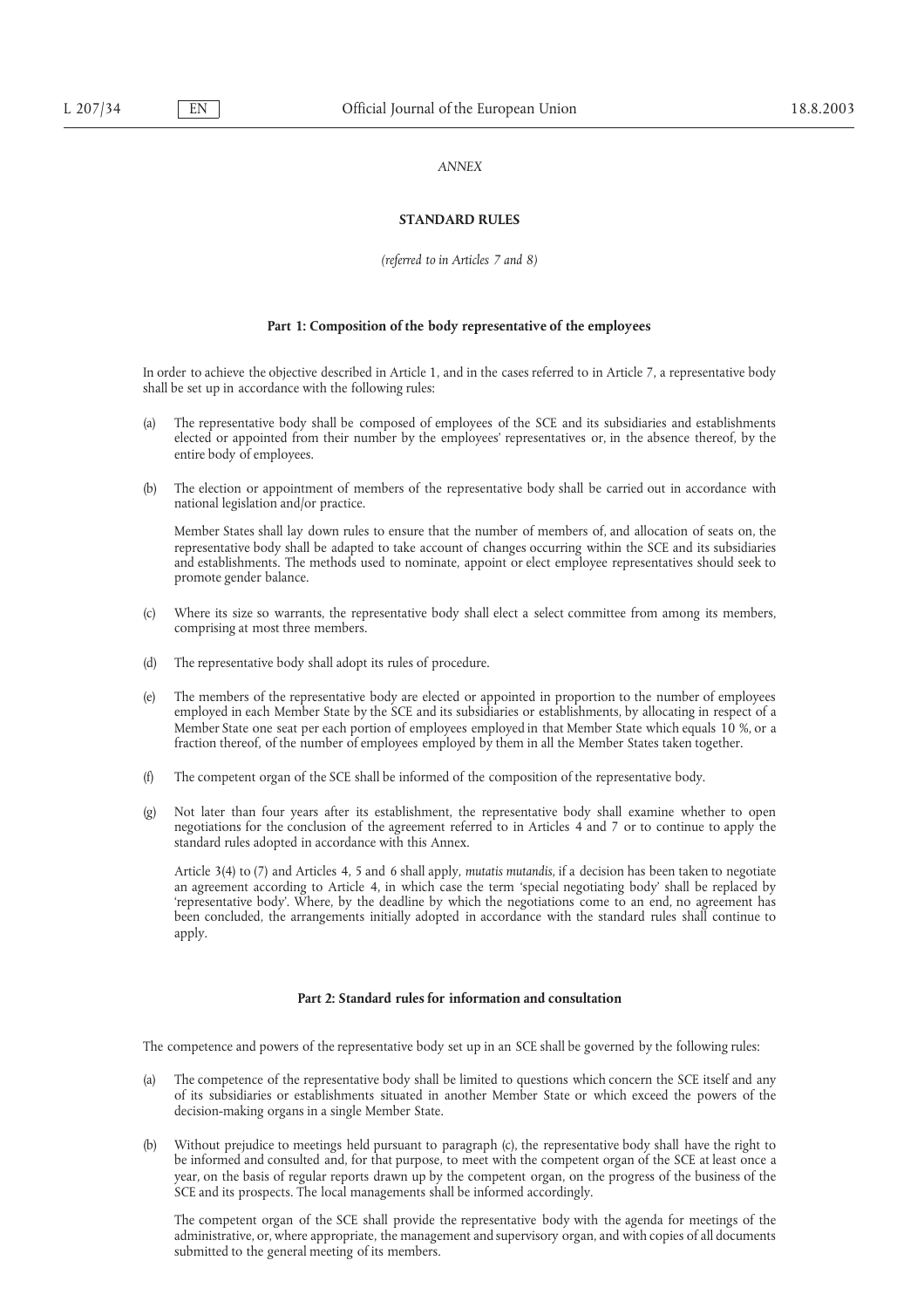The meeting shall relate in particular to the structure, economic and financial situation, the probable development of the business and of production and sales, initiatives with regard to corporate social responsibility, the situation and probable trend of employment, investments, and substantial changes concerning organisation, the introduction of new working methods or production processes, transfers of production, mergers, cut-backs or closures of undertakings, establishments or important parts thereof, and collective redundancies.

(c) Where there are exceptional circumstances affecting the employees' interests to a considerable extent, particularly in the event of relocations, transfers, the closure of establishments or undertakings or collective redundancies, the representative body shall have the right to be informed. The representative body or, where it so decides, in particular for reasons of urgency, the select committee, shall have the right to meet at its request, the competent organ of the SCE or any more appropriate level of management within the SCE having its own powers of decision, so as to be informed and consulted on measures significantly affecting employees' interests.

Where the competent organ decides not to act in accordance with the opinion expressed by the representative body, this body shall have the right to a further meeting with the competent organ of the SCE with a view to seeking agreement.

In the case of a meeting organised with the select committee, those members of the representative body who represent employees who are directly concerned by the measures in question shall also have the right to participate.

The meetings referred to above shall not affect the prerogatives of the competent organ.

(d) Member States may lay down rules on the chairing of information and consultation meetings.

Before any meeting with the competent organ of the SCE, the representative body or the select committee, where necessary enlarged in accordance with the third subparagraph of paragraph (c), shall be entitled to meet without the representatives of the competent organ being present.

- (e) Without prejudice to Article 10, the members of the representative body shall inform the representatives of the employees of the SCE and of its subsidiaries and establishments of the content and outcome of the information and consultation procedures.
- (f) The representative body or the select committee may be assisted by experts of its choice.
- (g) In so far as this is necessary for the fulfilment of their tasks, the members of the representative body shall be entitled to time off for training without loss of wages.
- (h) The costs of the representative body shall be borne by the SCE, which shall provide the body's members with the financial and material resources needed to enable them to perform their duties in an appropriate manner.

In particular, the SCE shall, unless otherwise agreed, bear the cost of organising meetings and providing interpretation facilities and the accommodation and travelling expenses of members of the representative body and the select committee.

In compliance with these principles, the Member States may lay down budgetary rules regarding the operation of the representative body. They may in particular limit funding to cover one expert only.

### **Part 3: Standard rules for participation**

Employee participation in an SCE shall be governed by the following provisions:

- (a) In the case of an SCE established by transformation, if the rules of a Member State relating to employee participation in the administrative or supervisory body applied before registration, all aspects of employee participation shall continue to apply to the SCE. Paragraph (b) shall apply mutatis mutandis to that end.
- (b) In other cases where an SCE is established, the employees of the SCE, its subsidiaries and establishments and/or their representative body shall have the right to elect, appoint, recommend or oppose the appointment of a number of members of the administrative or supervisory body of the SCE equal to the highest proportion in force in the participating companies concerned before registration of the SCE.